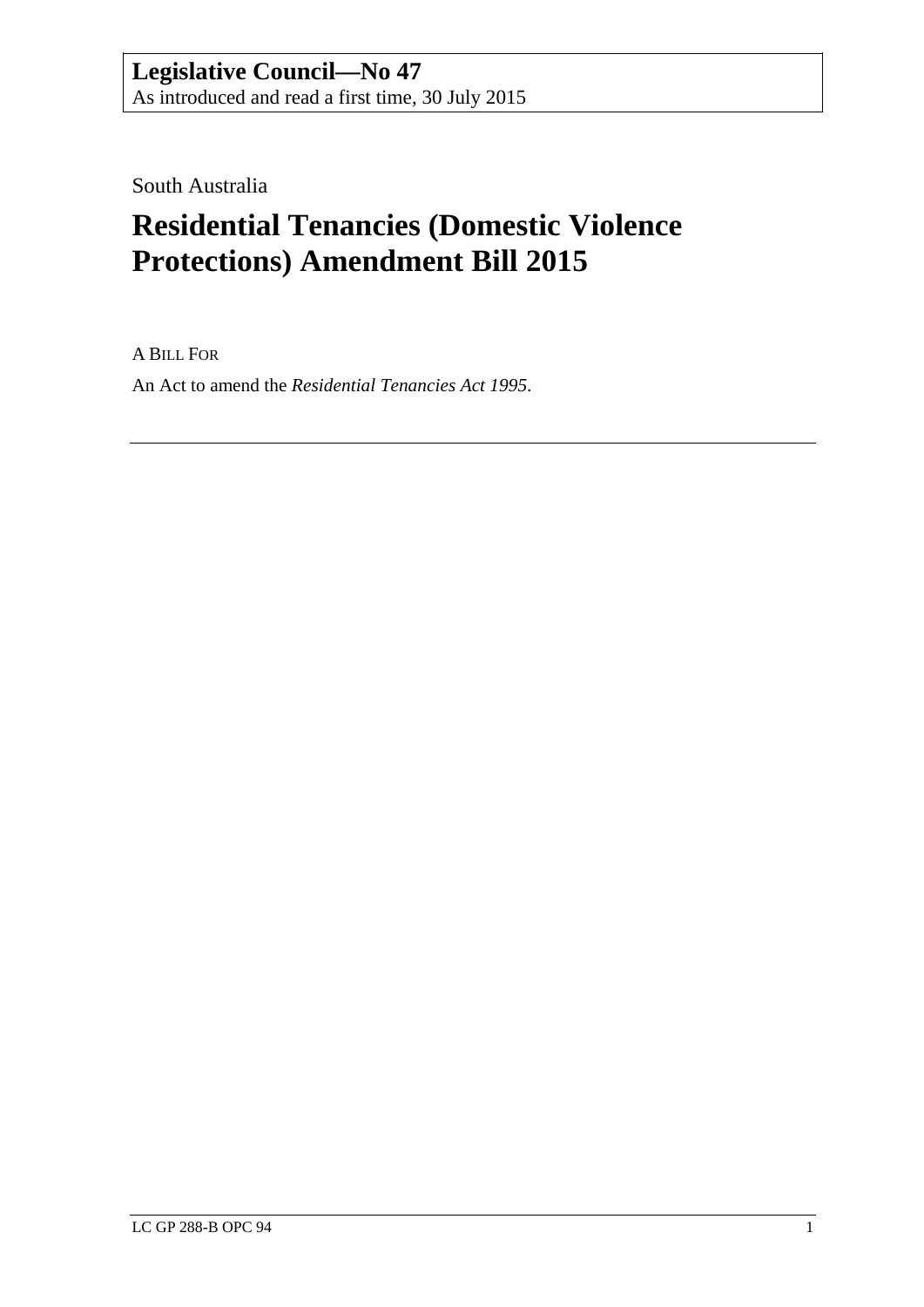# **Contents**

#### Part [1—Preliminary](#page-1-0)

| Short title |
|-------------|
|             |

- 2 [Commencement](#page-1-2)
- 3 [Amendment provisions](#page-1-3)

#### Part 2—Amendment of *[Residential Tenancies Act](#page-1-4) 1995*

| $\overline{4}$ | Amendment of section 3—Interpretation                                        |  |  |  |  |
|----------------|------------------------------------------------------------------------------|--|--|--|--|
| 5              | Amendment of section 5—Application of Act                                    |  |  |  |  |
| 6              | Amendment of section 72—Right of entry                                       |  |  |  |  |
| 7              | Insertion of section 89A                                                     |  |  |  |  |
|                | Termination based on domestic abuse<br>89A                                   |  |  |  |  |
| 8              | Amendment of section 99F—Listing can be made only for particular breaches by |  |  |  |  |
|                | particular persons                                                           |  |  |  |  |
| 9              | Insertion of section 105UA                                                   |  |  |  |  |
|                | Termination based on abuse of rooming house resident<br>105UA                |  |  |  |  |
| 10             | Amendment of section 112—Restraining orders                                  |  |  |  |  |

#### <span id="page-1-0"></span>**The Parliament of South Australia enacts as follows:**

### **Part 1—Preliminary**

#### <span id="page-1-1"></span>**1—Short title**

This Act may be cited as the *Residential Tenancies (Domestic Violence Protections)*  5 *Amendment Act 2015*.

#### <span id="page-1-2"></span>**2—Commencement**

This Act will come into operation on a day to be fixed by proclamation.

#### <span id="page-1-3"></span>**3—Amendment provisions**

In this Act, a provision under a heading referring to the amendment of a specified Act 10 amends the Act so specified.

## <span id="page-1-4"></span>**Part 2—Amendment of** *Residential Tenancies Act 1995*

### <span id="page-1-5"></span>**4—Amendment of section 3—Interpretation**

(1) Section 3(1)—before the definition of *ancillary property* insert:

*abuse* and *act of abuse* have the same meaning as in the *[Intervention Orders](http://www.legislation.sa.gov.au/index.aspx?action=legref&type=act&legtitle=Intervention%20Orders%20(Prevention%20of%20Abuse)%20Act%202009)*  15 *[\(Prevention of Abuse\) Act](http://www.legislation.sa.gov.au/index.aspx?action=legref&type=act&legtitle=Intervention%20Orders%20(Prevention%20of%20Abuse)%20Act%202009) 2009*;

(2) Section 3(1)—after the definition of *Commissioner* insert:

*co-tenant* means a tenant who is 1 of 2 or more tenants under a residential tenancy agreement;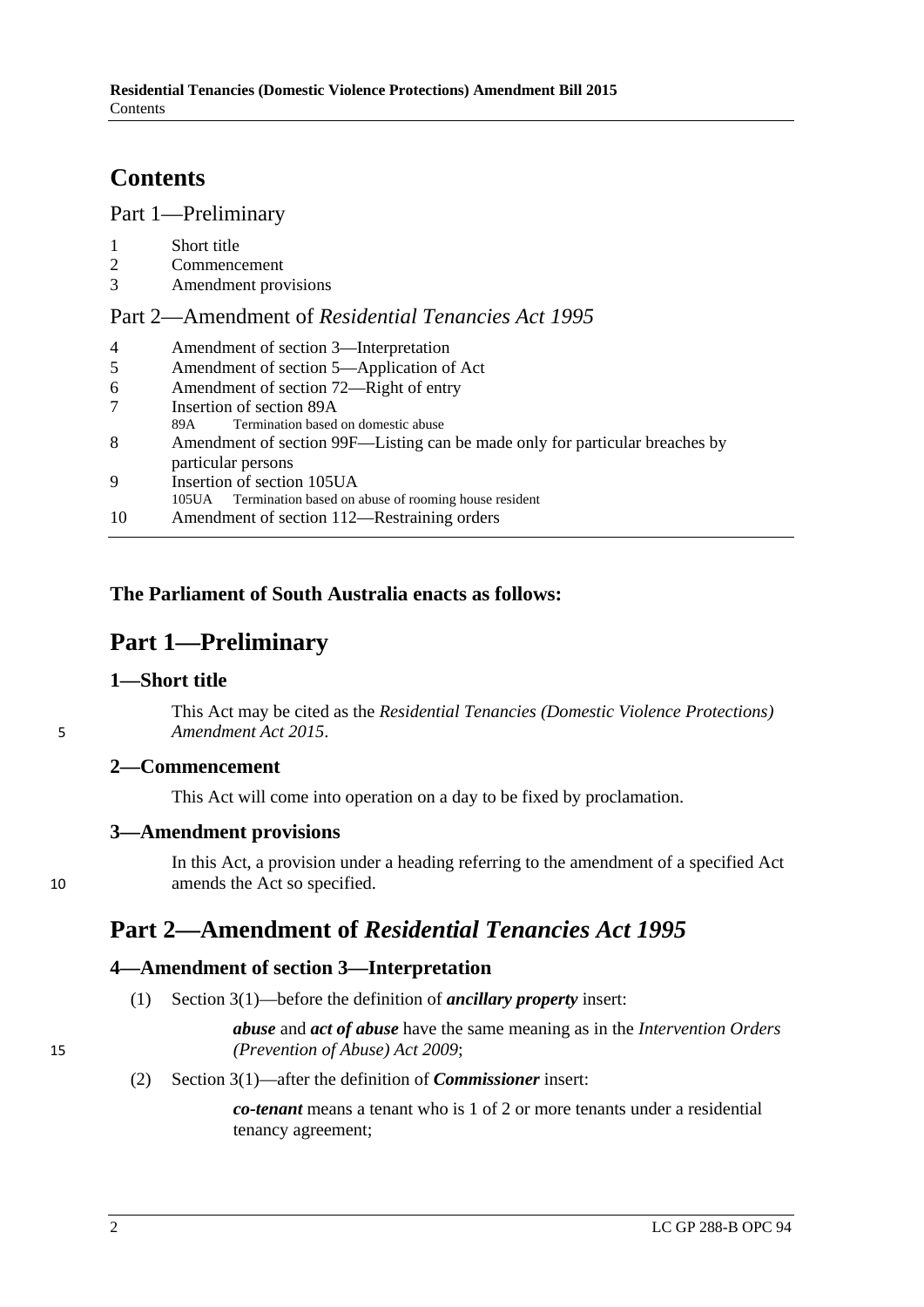<span id="page-2-1"></span><span id="page-2-0"></span>

|    | (3) |      | Section $3(1)$ —after the definition of <i>Deputy Registrar</i> insert:                                                                                                                                       |
|----|-----|------|---------------------------------------------------------------------------------------------------------------------------------------------------------------------------------------------------------------|
|    |     |      | <i>domestic abuse</i> means an act of abuse committed by a person against a<br>domestic associate or a former domestic associate of the person;                                                               |
|    |     |      | <b>domestic associate</b> —2 persons are domestic associates, 1 of the other, if—                                                                                                                             |
| 5  |     | (a)  | they are married to each other; or                                                                                                                                                                            |
|    |     | (b)  | they are domestic partners; or                                                                                                                                                                                |
|    |     | (c)  | they are in some other form of intimate personal relationship in<br>which their lives are interrelated and the actions of 1 affect the other;<br><b>or</b>                                                    |
| 10 |     | (d)  | 1 is the child, stepchild or grandchild, or is under the guardianship,<br>of the other (regardless of age); or                                                                                                |
|    |     | (e)  | 1 is a child, stepchild or grandchild, or is under the guardianship, of a<br>person who is or was formerly in a relationship with the other under<br>paragraph $(a)$ , $(b)$ or $(c)$ (regardless of age); or |
| 15 |     | (f)  | 1 is a child and the other is a person who acts in <i>loco parentis</i> in<br>relation to the child; or                                                                                                       |
|    |     | (g)  | 1 is a child who normally or regularly resides or stays with the other;<br><b>or</b>                                                                                                                          |
|    |     | (h)  | they are brothers or sisters or brother and sister; or                                                                                                                                                        |
| 20 |     | (i)  | they are otherwise related to each other by or through blood,<br>marriage, a domestic partnership or adoption; or                                                                                             |
|    |     | (j)  | they are related according to Aboriginal or Torres Strait Islander<br>kinship rules or are both members of some other culturally<br>recognised family group; or                                               |
| 25 |     | (k)  | 1 is the carer (within the meaning of the Carers Recognition<br>Act 2005) of the other;                                                                                                                       |
|    |     |      | (4) Section $3(1)$ —after the definition of <i>domestic facility requiring instructions</i> insert:                                                                                                           |
| 30 |     |      | <i>domestic partner</i> means a person who is a domestic partner within the<br>meaning of the Family Relationships Act 1975, whether declared as such<br>under that Act or not;                               |
|    | (5) |      | Section $3(1)$ —after the definition of <i>housing improvement notice</i> insert:                                                                                                                             |
|    |     |      | <i>intervention order</i> means an intervention order issued by a court under the<br>Intervention Orders (Prevention of Abuse) Act 2009;                                                                      |
|    |     |      | 5—Amendment of section 5—Application of Act                                                                                                                                                                   |
| 35 |     |      | Section $5(2)$ —after paragraph (ca) insert:                                                                                                                                                                  |
|    |     | (cb) | section 89A (Termination based on domestic abuse);                                                                                                                                                            |
|    |     |      | 6—Amendment of section 72—Right of entry                                                                                                                                                                      |
|    |     |      | Section 72(1)—after paragraph (c) insert:                                                                                                                                                                     |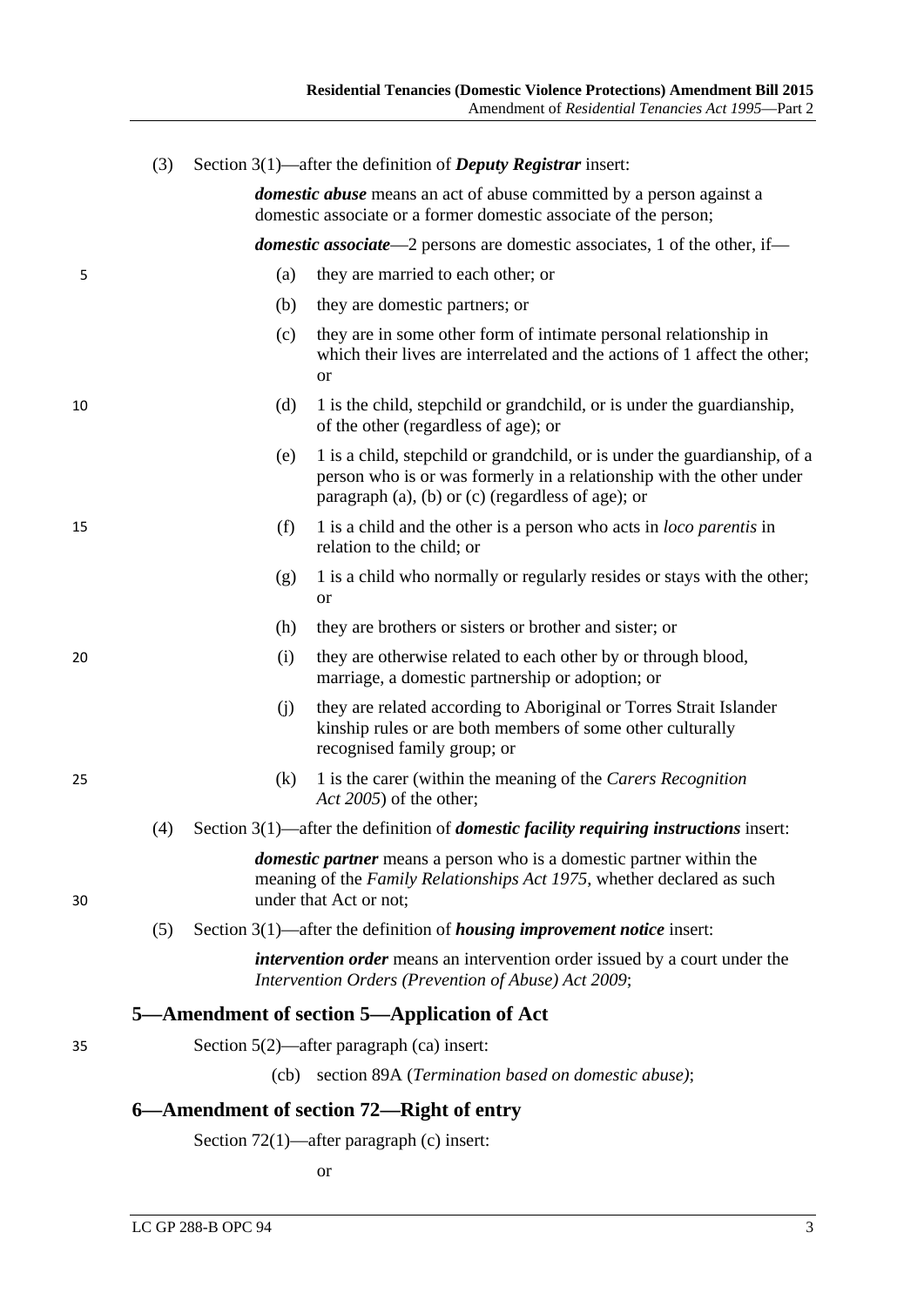(ca) to inspect the premises in accordance with an order of the Tribunal under section 89A(4)(b); or

#### <span id="page-3-0"></span>**7—Insertion of section 89A**

After section 89 insert:

#### <span id="page-3-4"></span>5 **89A—Termination based on domestic abuse**

- (1) The Tribunal may, on application by a tenant or a co-tenant, terminate a residential tenancy from a date specified in the Tribunal's order if satisfied—
- <span id="page-3-2"></span>(a) that an intervention order is in force against a person who 10 resides at the residential premises for the protection of—
	- (i) the applicant; or
	- (ii) a domestic associate of the applicant who normally or regularly resides at the residential premises; or
- <span id="page-3-3"></span>(b) that a person who resides at the residential premises has 15 committed domestic abuse against—
	- (i) the applicant; or
	- (ii) a domestic associate of the applicant who normally or regularly resides at the residential premises.
- (2) The Tribunal may, on application by the South Australian Housing 20 Trust or a subsidiary of the South Australian Housing Trust, terminate a residential tenancy from a date specified in the Tribunal's order if satisfied—
- (a) that an intervention order is in force against the tenant for the protection of a person who normally or regularly resides 25 at the residential premises; or
	- (b) that the tenant has committed domestic abuse against a person who normally or regularly resides at the residential premises.
- <span id="page-3-5"></span>(3) For the purposes of an application under this section, the applicant, 30 the landlord and any tenant or co-tenant under the residential tenancy agreement are parties to proceedings concerning the tenancy dispute.
	- (4) The Tribunal may, on application by a party to proceedings under this section, make 1 or more of the following additional orders:
- <span id="page-3-1"></span>(a) subject to this section, an order requiring the landlord to 35 enter into a new residential tenancy agreement with the applicant or a co-tenant under the terminated agreement (or both) for the remainder of the term of the tenancy;
- (b) an order that the landlord may enter the residential premises at a time determined by the Tribunal to inspect the premises 40 before a determination is made under this section;
	- (c) an order for possession of the premises on a date specified by the Tribunal;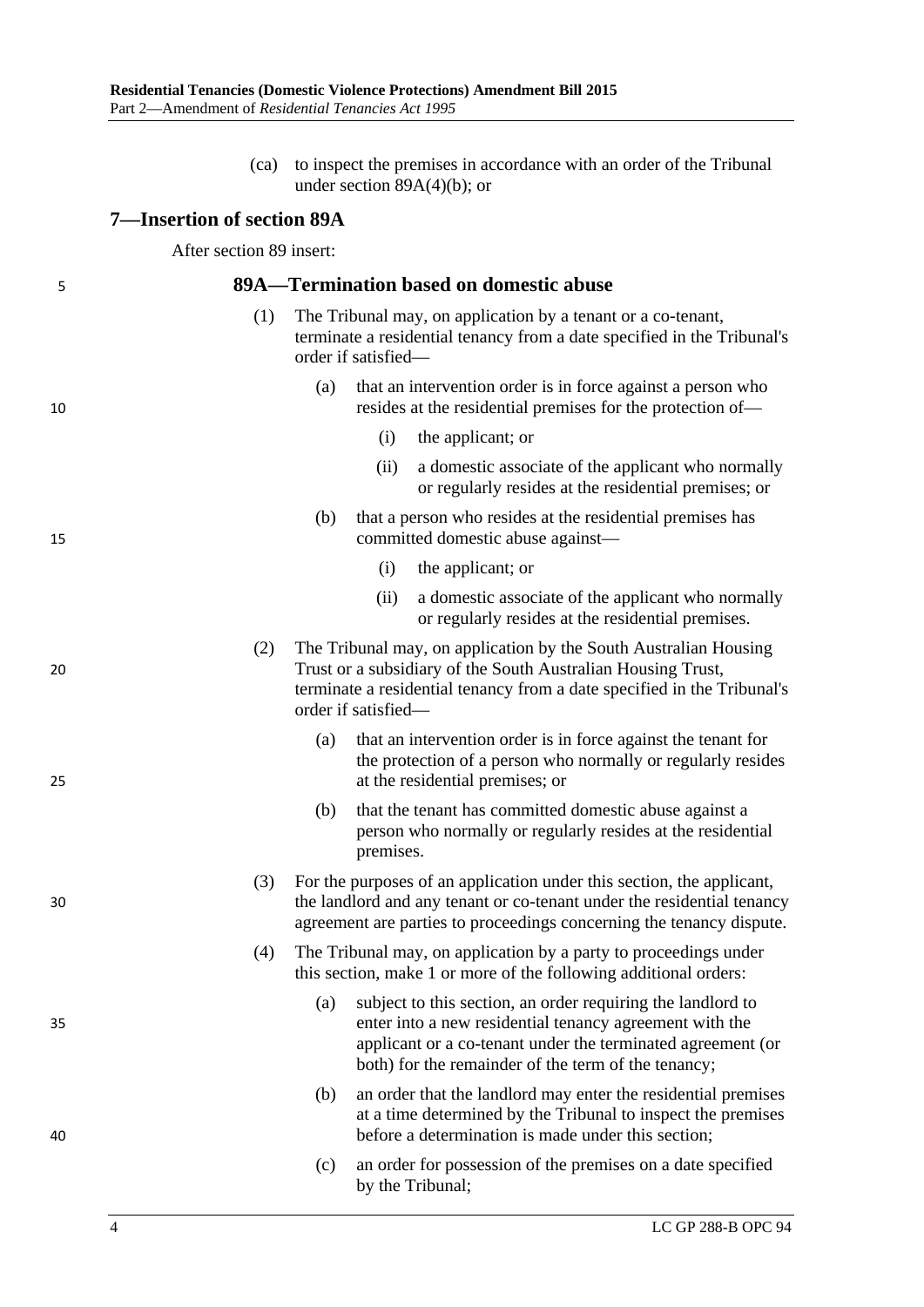|    |     | (d)           |                   | if the Tribunal is satisfied that—                                                                                                                                                                                                                                                                                                                                                                                                                                                                                    |
|----|-----|---------------|-------------------|-----------------------------------------------------------------------------------------------------------------------------------------------------------------------------------------------------------------------------------------------------------------------------------------------------------------------------------------------------------------------------------------------------------------------------------------------------------------------------------------------------------------------|
|    |     |               | (i)               | the applicant did not cause or reasonably cause a<br>breach of the residential tenancy agreement; or                                                                                                                                                                                                                                                                                                                                                                                                                  |
| 5  |     |               | (ii)              | the nature of any breach of the residential tenancy<br>agreement resulted from an act of abuse or domestic<br>abuse against the applicant,                                                                                                                                                                                                                                                                                                                                                                            |
|    |     |               |                   | an order that the landlord, landlord's agent or a database<br>operator must not list the applicant's personal information in<br>a residential tenancy database under section 99F(1).                                                                                                                                                                                                                                                                                                                                  |
| 10 | (5) |               |                   | The Tribunal must not make an order under subsection $(4)(a)$<br>requiring the landlord to enter into a new residential tenancy<br>agreement with a co-tenant who is—                                                                                                                                                                                                                                                                                                                                                 |
|    |     | (a)           |                   | the person referred to in subsection $(1)(a)$ against whom an<br>intervention order is in force; or                                                                                                                                                                                                                                                                                                                                                                                                                   |
| 15 |     | (b)           |                   | the person referred to in subsection $(1)(b)$ whom the<br>Tribunal is satisfied has committed domestic abuse against<br>an applicant or a domestic associate of the applicant who<br>normally or regularly resides at the residential premises,                                                                                                                                                                                                                                                                       |
| 20 |     |               | order to be made. | if the landlord indicates, as part of proceedings before the Tribunal,<br>that the landlord considers it would be unreasonable for such an                                                                                                                                                                                                                                                                                                                                                                            |
|    | (6) | be satisfied— |                   | Before making an order under subsection $(4)(a)$ , the Tribunal must                                                                                                                                                                                                                                                                                                                                                                                                                                                  |
| 25 |     | (a)           |                   | that any tenant or co-tenant under the new residential<br>tenancy agreement could reasonably be expected to comply<br>with the obligations under the agreement; and                                                                                                                                                                                                                                                                                                                                                   |
| 30 |     | (b)           |                   | in a case where the landlord is the South Australian Housing<br>Trust or a subsidiary of the South Australian Housing<br>Trust—that any tenant under the new residential tenancy<br>agreement meets the eligibility requirements of the Trust.                                                                                                                                                                                                                                                                        |
| 35 | (7) |               |                   | If the landlord or any co-tenant objects to an application for the<br>making of an order under subsection $(1)$ or $(4)(a)$ , the Tribunal must<br>not make the order unless satisfied that the hardship likely to be<br>suffered by the applicant or a domestic associate of the applicant<br>who normally or regularly resides at the residential premises would,<br>if the order were not made, be greater than any hardship likely to be<br>suffered by the objector as a consequence of the making of the order. |
| 40 | (8) |               |                   | A new residential tenancy agreement entered into by order of the<br>Tribunal under subsection $(4)(a)$ must be on the same terms and<br>conditions as the terminated tenancy agreement, subject to any<br>changes determined by the Tribunal.                                                                                                                                                                                                                                                                         |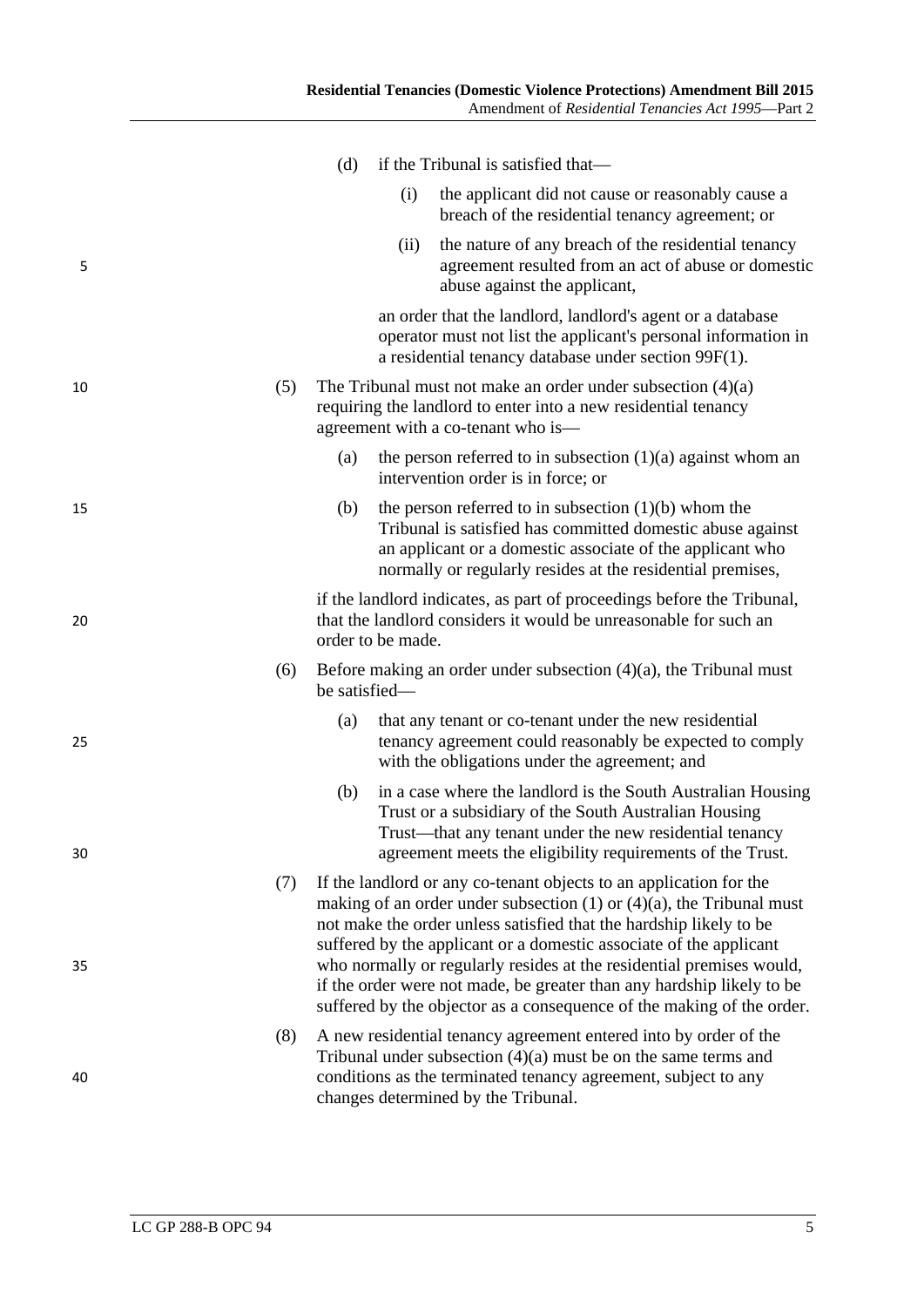<span id="page-5-5"></span><span id="page-5-4"></span><span id="page-5-3"></span><span id="page-5-2"></span><span id="page-5-1"></span><span id="page-5-0"></span>

|          |     | (9)         | In considering an application under this section, the Tribunal must<br>have regard to such of the following orders and proceedings (if any)<br>as are relevant to the application:                                                                                                                                                                                                                                                                                                                        |
|----------|-----|-------------|-----------------------------------------------------------------------------------------------------------------------------------------------------------------------------------------------------------------------------------------------------------------------------------------------------------------------------------------------------------------------------------------------------------------------------------------------------------------------------------------------------------|
| 5        |     |             | an order, injunction, undertaking, plan, recognisance or<br>(a)<br>other form of obligation imposed or agreement made under<br>the Family Law Act 1975 of the Commonwealth;                                                                                                                                                                                                                                                                                                                               |
|          |     |             | an order made under the Children's Protection Act 1993;<br>(b)                                                                                                                                                                                                                                                                                                                                                                                                                                            |
|          |     |             | (c)<br>an order made under the <i>Intervention Orders</i> ( <i>Prevention of</i><br>Abuse) Act 2009;                                                                                                                                                                                                                                                                                                                                                                                                      |
| 10       |     |             | (d)<br>a pending application for an order referred to in<br>paragraph $(a)$ , $(b)$ or $(c)$ ;                                                                                                                                                                                                                                                                                                                                                                                                            |
|          |     |             | any other relevant legal proceedings.<br>(e)                                                                                                                                                                                                                                                                                                                                                                                                                                                              |
| 15       |     | (10)        | If a residential tenancy is terminated under this section because of an<br>intervention order in force against a co-tenant under the residential<br>tenancy agreement, or because a co-tenant under the agreement has<br>committed domestic abuse, the Tribunal may order the co-tenant to<br>make a payment of compensation to the landlord for loss and<br>inconvenience resulting, or likely to result, from the termination of<br>the tenancy or from any additional order made under subsection (4). |
| 20<br>25 |     | (11)        | If the Tribunal finds, in relation to a residential tenancy that is<br>terminated under this section, that 1 or more, but not all, of the<br>co-tenants under the residential tenancy agreement are responsible<br>for damage to the residential premises or ancillary property, the<br>Tribunal may determine that the responsible co-tenant or co-tenants<br>are liable (to the exclusion of other co-tenants) for making any<br>payment of compensation ordered under section $110(1)(c)$ .            |
| 30       |     | (12)        | If 1 or more, but not all, of the co-tenants under a residential tenancy<br>agreement are liable under subsection $(10)$ or $(11)$ for making a<br>payment of compensation, the Tribunal may give a direction under<br>section $110(1)(i)$ that the bond (if any) be paid to the landlord and<br>any co-tenant who is not liable for making the payment in such<br>proportions as the Tribunal thinks fit (but not so as to unduly<br>disadvantage the landlord).                                         |
| 35       |     |             | 8—Amendment of section 99F—Listing can be made only for particular<br>breaches by particular persons                                                                                                                                                                                                                                                                                                                                                                                                      |
|          | (1) |             | Section 99F(1)—delete "must not list personal information about a person in a<br>residential tenancy database unless" and substitute:                                                                                                                                                                                                                                                                                                                                                                     |
|          |     | database if | may only list personal information about a person in a residential tenancy                                                                                                                                                                                                                                                                                                                                                                                                                                |
| 40       | (2) |             | Section 99F(1)—after paragraph (d) insert:                                                                                                                                                                                                                                                                                                                                                                                                                                                                |
|          |     |             | and                                                                                                                                                                                                                                                                                                                                                                                                                                                                                                       |
|          |     | (e)         | the Tribunal has not made an order under section $89A(4)(d)$<br>prohibiting the listing.                                                                                                                                                                                                                                                                                                                                                                                                                  |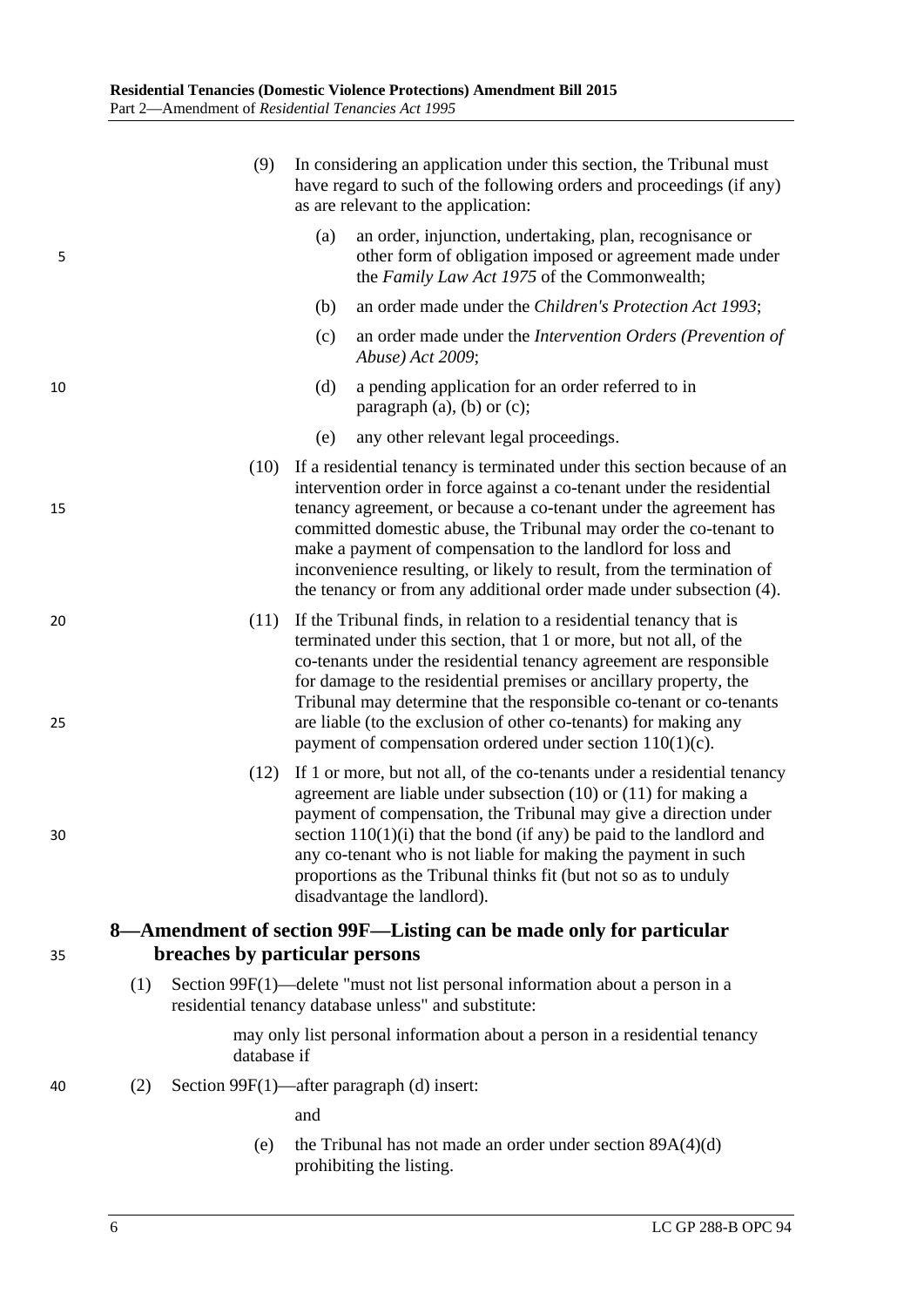### <span id="page-6-0"></span>**9—Insertion of section 105UA**

After section 105U insert:

#### **105UA—Termination based on abuse of rooming house resident**

<span id="page-6-4"></span><span id="page-6-3"></span><span id="page-6-2"></span><span id="page-6-1"></span>

| 5  | (1) | satisfied- |           | The Tribunal may, on application by a resident, terminate a rooming<br>house agreement from a date specified in the Tribunal's order if                                                                                                                                                          |
|----|-----|------------|-----------|--------------------------------------------------------------------------------------------------------------------------------------------------------------------------------------------------------------------------------------------------------------------------------------------------|
| 10 |     | (a)        |           | that an intervention order is in force against a person who<br>resides in the same rooming house as the applicant (whether<br>or not under the same rooming house agreement as the<br>applicant) for the protection of—                                                                          |
|    |     |            | (i)       | the applicant; or                                                                                                                                                                                                                                                                                |
|    |     |            | (ii)      | a domestic associate of the applicant who normally<br>or regularly resides in the rooming house; or                                                                                                                                                                                              |
| 15 |     | (b)        | against-  | that a person who resides in the same rooming house as the<br>applicant (whether or not under the same rooming house<br>agreement as the applicant) has committed domestic abuse                                                                                                                 |
|    |     |            | (i)       | the applicant; or                                                                                                                                                                                                                                                                                |
| 20 |     |            | (ii)      | a domestic associate of the applicant who normally<br>or regularly resides in the rooming house.                                                                                                                                                                                                 |
|    | (2) |            |           | For the purposes of an application under this section, the applicant,<br>the proprietor and any other resident under the rooming house<br>agreement are parties to proceedings concerning the tenancy dispute.                                                                                   |
|    | (3) |            |           | If the Tribunal makes an order under subsection $(1)$ —                                                                                                                                                                                                                                          |
| 25 |     | (a)        |           | the Tribunal may, subject to this section, also make an order<br>requiring the proprietor to enter into a new rooming house<br>agreement with the applicant or another resident under the<br>terminated rooming house agreement (or both) for the<br>remainder of the term of the agreement; and |
| 30 |     | (b)        | Tribunal. | the new rooming house agreement must be on the same<br>terms and conditions as the terminated rooming house<br>agreement, subject to any changes determined by the                                                                                                                               |
| 35 | (4) |            |           | The Tribunal must not make an order under subsection (3) requiring<br>the proprietor to enter into a new rooming house agreement with a<br>resident under the terminated rooming house agreement who is—                                                                                         |
|    |     | (a)        |           | the person referred to in subsection $(1)(a)$ against whom an<br>intervention order is in force; or                                                                                                                                                                                              |
| 40 |     | (b)        |           | the person referred to in subsection $(1)(b)$ whom the<br>Tribunal is satisfied has committed domestic abuse against<br>an applicant or a domestic associate of the applicant who<br>normally or regularly resides in the rooming house,                                                         |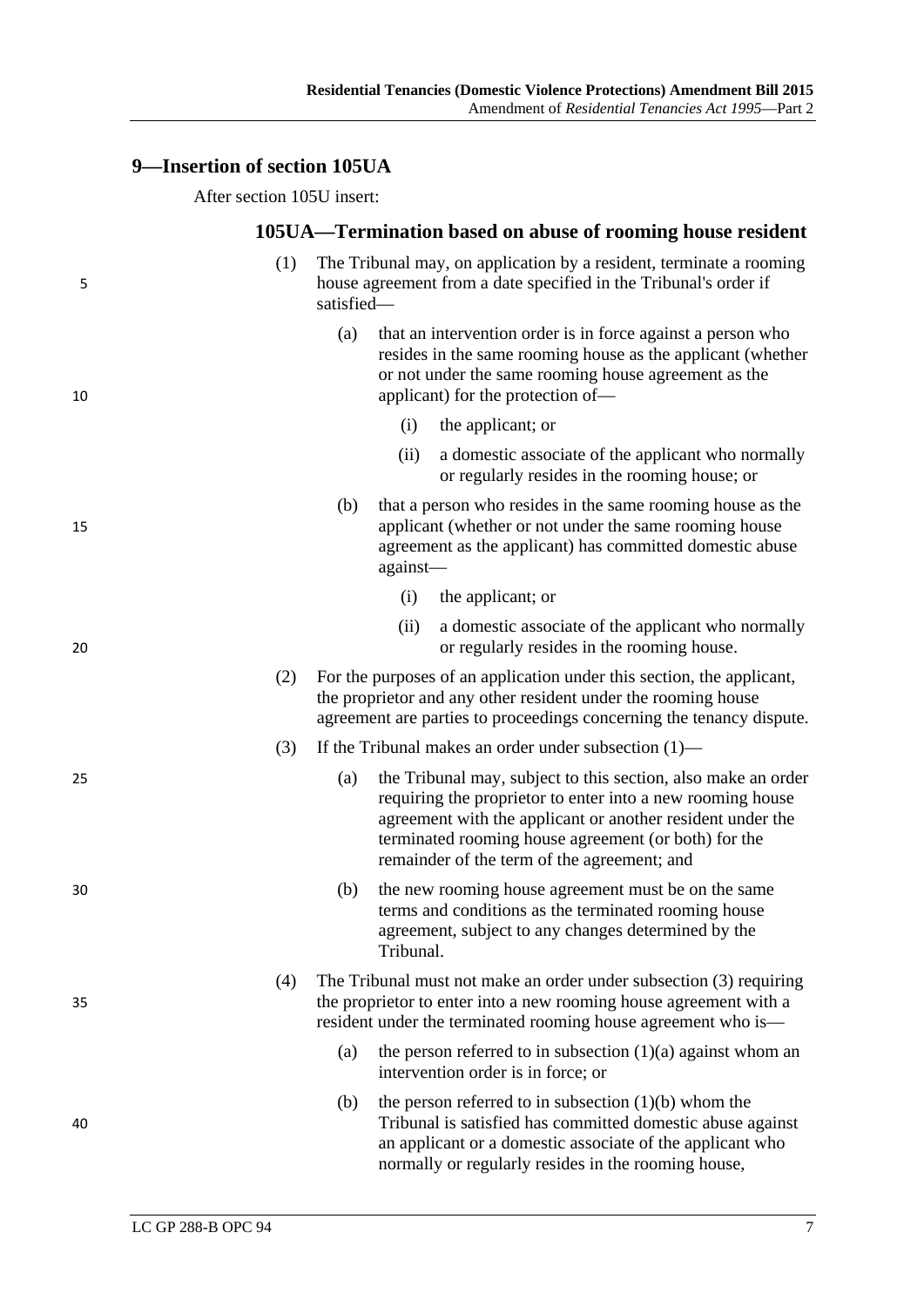if the proprietor indicates, as part of proceedings before the Tribunal, that the proprietor considers it would be unreasonable for such an order to be made.

- (5) The Tribunal must, before making an order under [subsection](#page-6-2) (3) 5 requiring a proprietor to enter into a new rooming house agreement, be satisfied that the resident or residents under the new rooming house agreement could reasonably be expected to comply with the obligations under the new agreement.
- (6) If a party to proceedings on an application under this section objects 10 to an application for the making of an order under [subsection](#page-6-1) (1) or [\(3\),](#page-6-2) the Tribunal must not make the order unless satisfied that the hardship likely to be suffered by the applicant or a domestic associate of the applicant who normally or regularly resides in the rooming house would, if the order were not made, be greater than 15 any hardship likely to be suffered by the objector as a consequence of the making of the order.
	- (7) In considering an application under this section, the Tribunal must have regard to such of the following orders and proceedings (if any) as are relevant to the application:
- <span id="page-7-0"></span>20 (a) an order, injunction, undertaking, plan, recognisance or other form of obligation imposed or agreement made under the *Family Law Act 1975* of the Commonwealth;
	- (b) an order made under the *[Children's Protection Act](http://www.legislation.sa.gov.au/index.aspx?action=legref&type=act&legtitle=Childrens%20Protection%20Act%201993) 1993*;
- <span id="page-7-2"></span><span id="page-7-1"></span>(c) an order made under the *[Intervention Orders \(Prevention of](http://www.legislation.sa.gov.au/index.aspx?action=legref&type=act&legtitle=Intervention%20Orders%20(Prevention%20of%20Abuse)%20Act%202009)*  25 *[Abuse\) Act](http://www.legislation.sa.gov.au/index.aspx?action=legref&type=act&legtitle=Intervention%20Orders%20(Prevention%20of%20Abuse)%20Act%202009) 2009*;
	- (d) a pending application for an order referred to in [paragraph](#page-7-0) (a), [\(b\)](#page-7-1) or [\(c\);](#page-7-2)
	- (e) any other relevant legal proceedings.
- <span id="page-7-3"></span>(8) If a rooming house agreement is terminated under this section 30 because of an intervention order in force against a resident under the agreement, or because a resident under the agreement has committed domestic abuse, the Tribunal may order the resident to make a payment of compensation to the proprietor for loss and inconvenience resulting, or likely to result, from the termination of 35 the agreement or from an order under [subsection](#page-6-2) (3).
- <span id="page-7-4"></span>(9) If the Tribunal finds, in relation to a rooming house agreement that is terminated under this section, that 1 or more, but not all, of the residents under the agreement are responsible for damage to the rooming house or property provided by the proprietor, the Tribunal 40 may determine that the responsible resident or residents are liable (to the exclusion of other residents under the agreement) for making any payment of compensation ordered under section 110(1)(c).